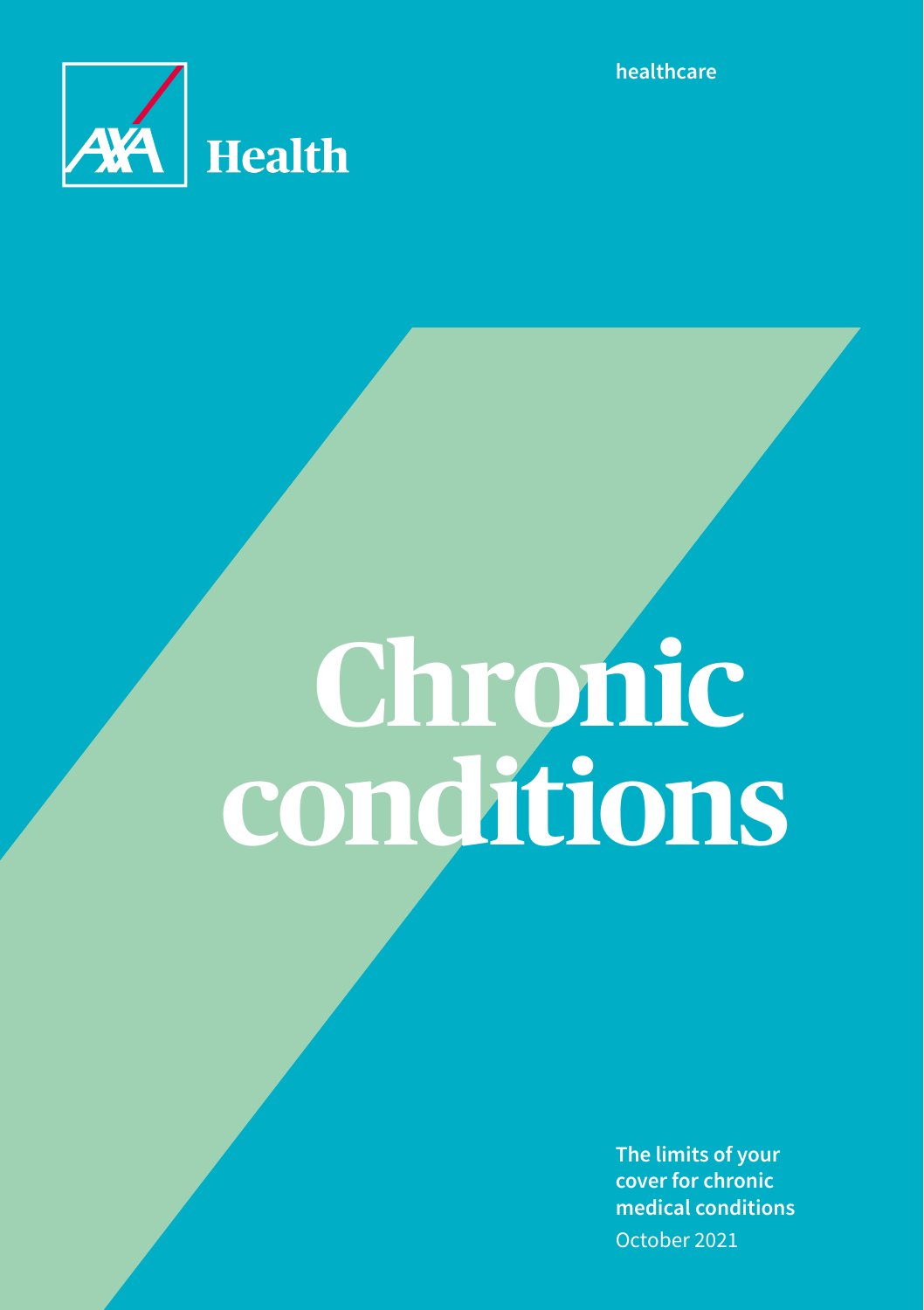# **Contents**

| $\mathbf{1}$  |                                    | 3              |
|---------------|------------------------------------|----------------|
|               | <b>Explanation</b>                 | 3              |
| $\mathcal{P}$ |                                    | $4 \times$     |
|               | What does this mean in practice?   | 4              |
|               | What if your condition gets worse? | 5              |
| 3             |                                    | 6              |
|               | Alan's angina and heart disease    | 6              |
|               | Eve's asthma                       | $\overline{7}$ |
|               | Deidre's diabetes                  | 7              |
|               | Bob's hip pain                     | 8              |
| 4             | Cancer.                            | q              |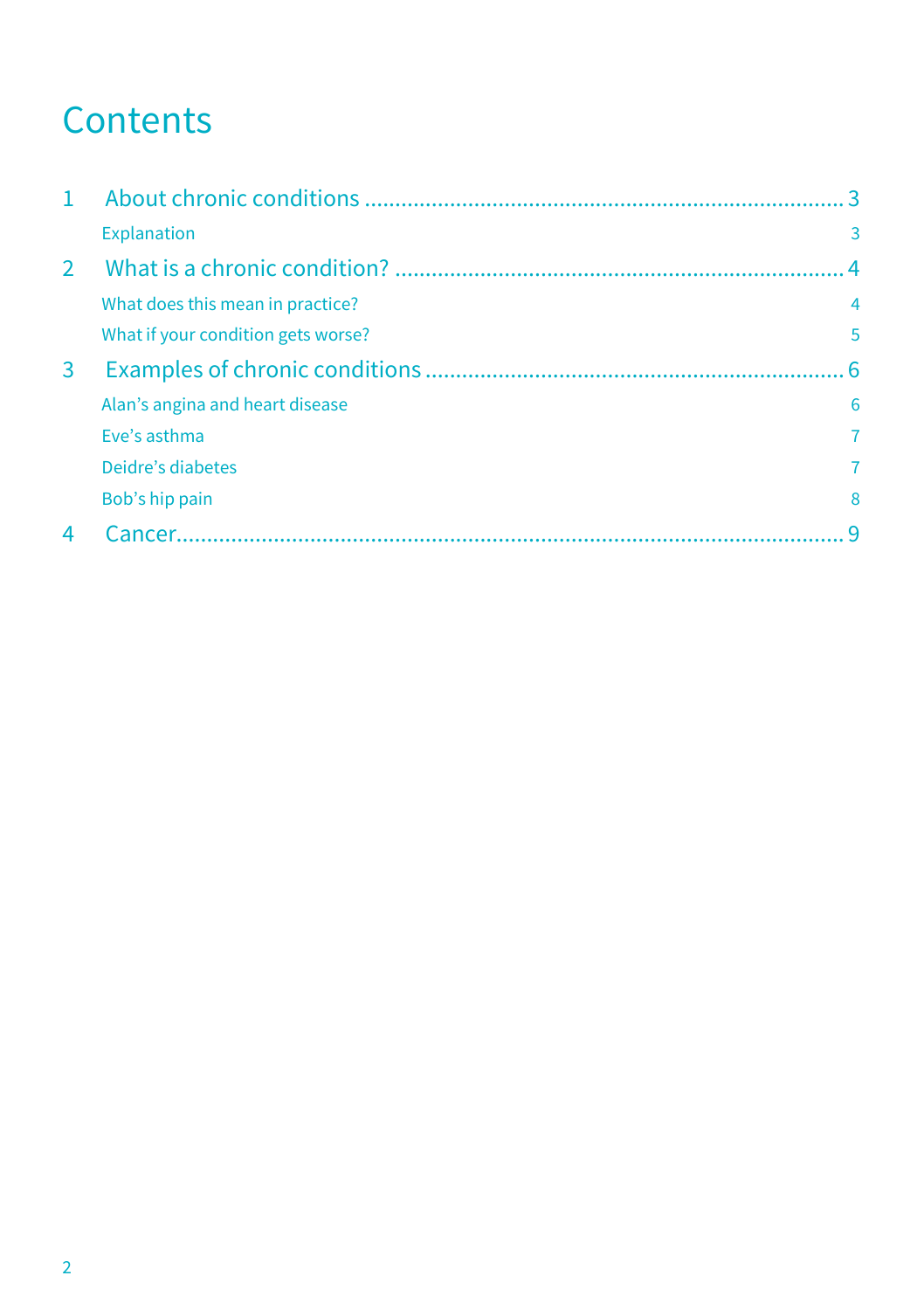# 1 About chronic conditions

# This leaflet explains what we mean by a chronic condition and gives some examples of how we cover them.

# Explanation

Most kinds of insurance are designed to cover unexpected costs – if you have home insurance, you don't expect that you will have a break-in, and you have no way of knowing that one will happen. Healthcare insurance is just the same. It is not designed to cover you for illness or health problems that are predictable – such as chronic conditions.

When we refer to a 'chronic' condition, we mean a condition that:

- comes back (recurs), or
- is likely to continue for a while, or
- is long-term.

There is a full explanation of this later in this leaflet.

Because chronic conditions become predictable, rather than unexpected, your plan is not designed to cover them.

Exclusions that would normally apply to long-term or chronic conditions may not apply to cancer. Please refer to the section on cancer.

Please always check with us before starting private treatment. Simply call us and we can check your cover there and then.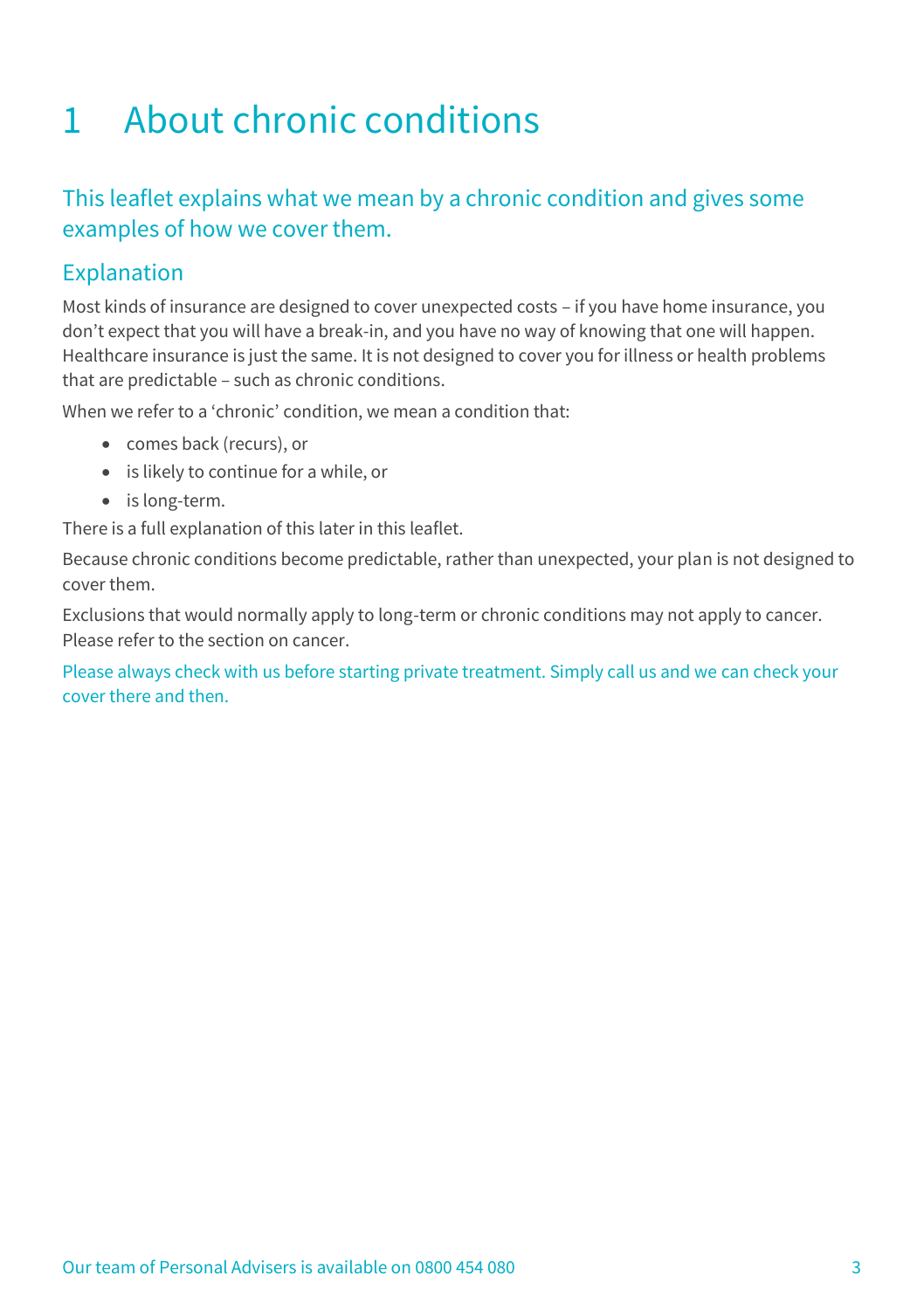# 2 What is a chronic condition?

Conditions are often grouped into two categories: chronic and acute.

# Chronic conditions

A chronic condition is a disease, illness or injury that has one or more of the following characteristics:

- It needs ongoing or long-term monitoring through consultations, examinations, check-ups and/or tests.
- It needs ongoing or long-term control or relief of symptoms.
- It requires your rehabilitation, or for you to be specially trained to cope with it.
- It continues indefinitely.
- It has no known cure.
- It comes back or is likely to come back.

# Treatment for chronic conditions

Your healthcare insurance does not cover the costs of recurrent, continuing or long-term treatment of chronic conditions.

If you have been receiving ongoing treatment, or treatment that is intended to manage your condition or keep your symptoms in check, we will review your treatment to check whether you are still covered.

# Acute conditions

An acute condition is a disease, illness or injury that is likely to respond quickly to treatment which aims to return you to the state of health you were in immediately before suffering the disease, illness or injury, or which leads to your full recovery.

# Treatment for acute conditions

Your plan is designed to cover acute conditions. This includes short-term treatment to treat flare ups of a chronic condition – that is, unexpected complications or worsening of a chronic condition.

# What does this mean in practice?

Whenever you need treatment, please call us first to check that it is covered. If we think that your condition is now a chronic condition according to our rules, we will tell you.

We may then contact your specialist or GP (we will ask you first). We will ask them to confirm your diagnosis and tell us what treatment you are receiving. We will also ask them how they think your condition will progress.

Healthcare insurance works alongside the NHS, but it does not replace it. If your doctor's information confirms that you have a chronic condition, we will write to tell you that we will no longer cover your treatment under your plan. In this case, you will need to return to the NHS or fund private treatment yourself. You will have time to talk to your GP or specialist about your options.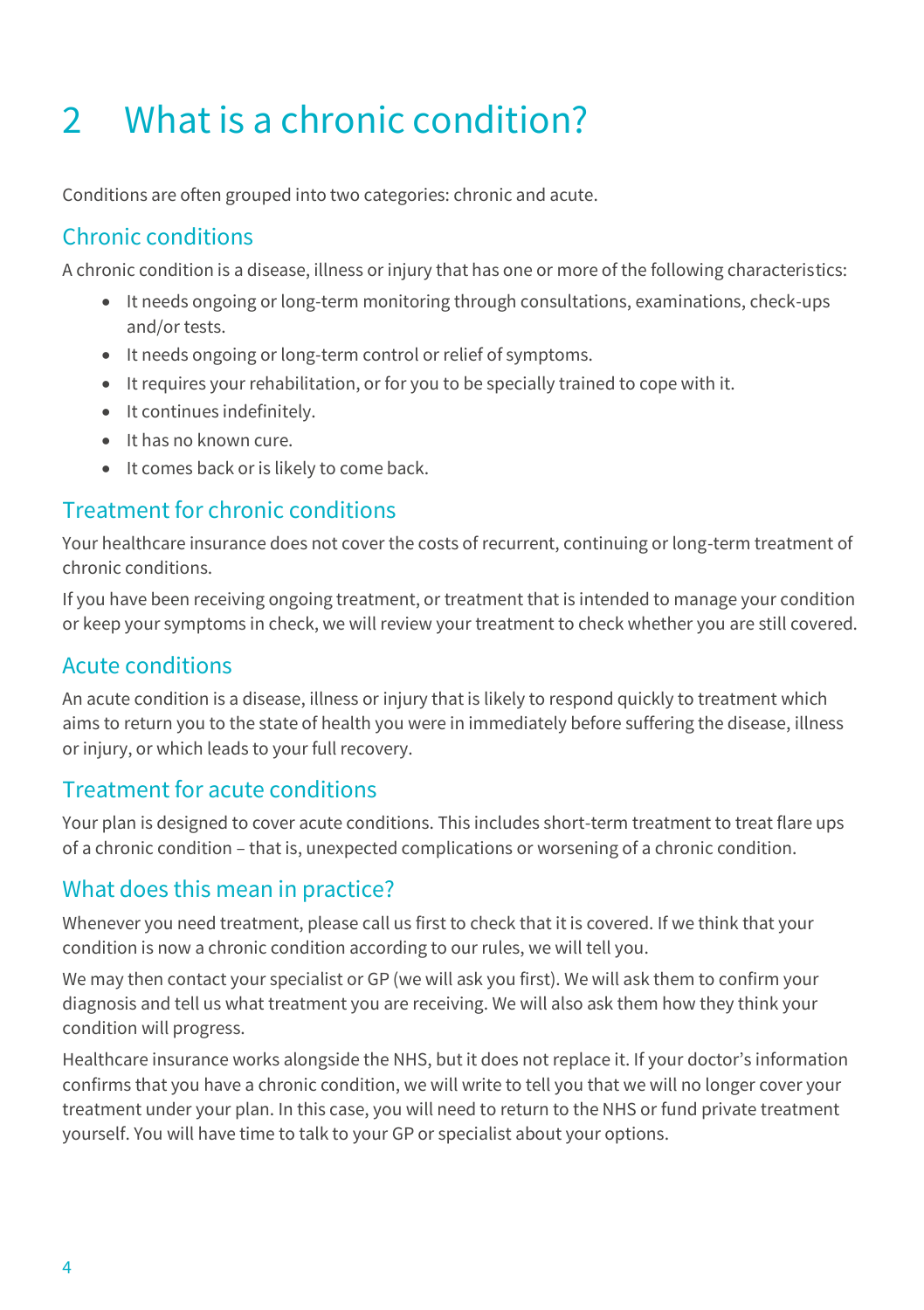# What if your condition gets worse?

If your chronic condition suddenly gets much worse or flares up, your plan will pay for treatment to bring the chronic condition quickly back to its controlled state.

In some conditions, such as Crohn's disease, patients experience recurrent episodes where the symptoms worsen. As conditions like this continue for a long period, we will write to tell you when your treatment for a medical condition is no longer covered.

The examples on the following pages explain more about what your plan does and does not cover.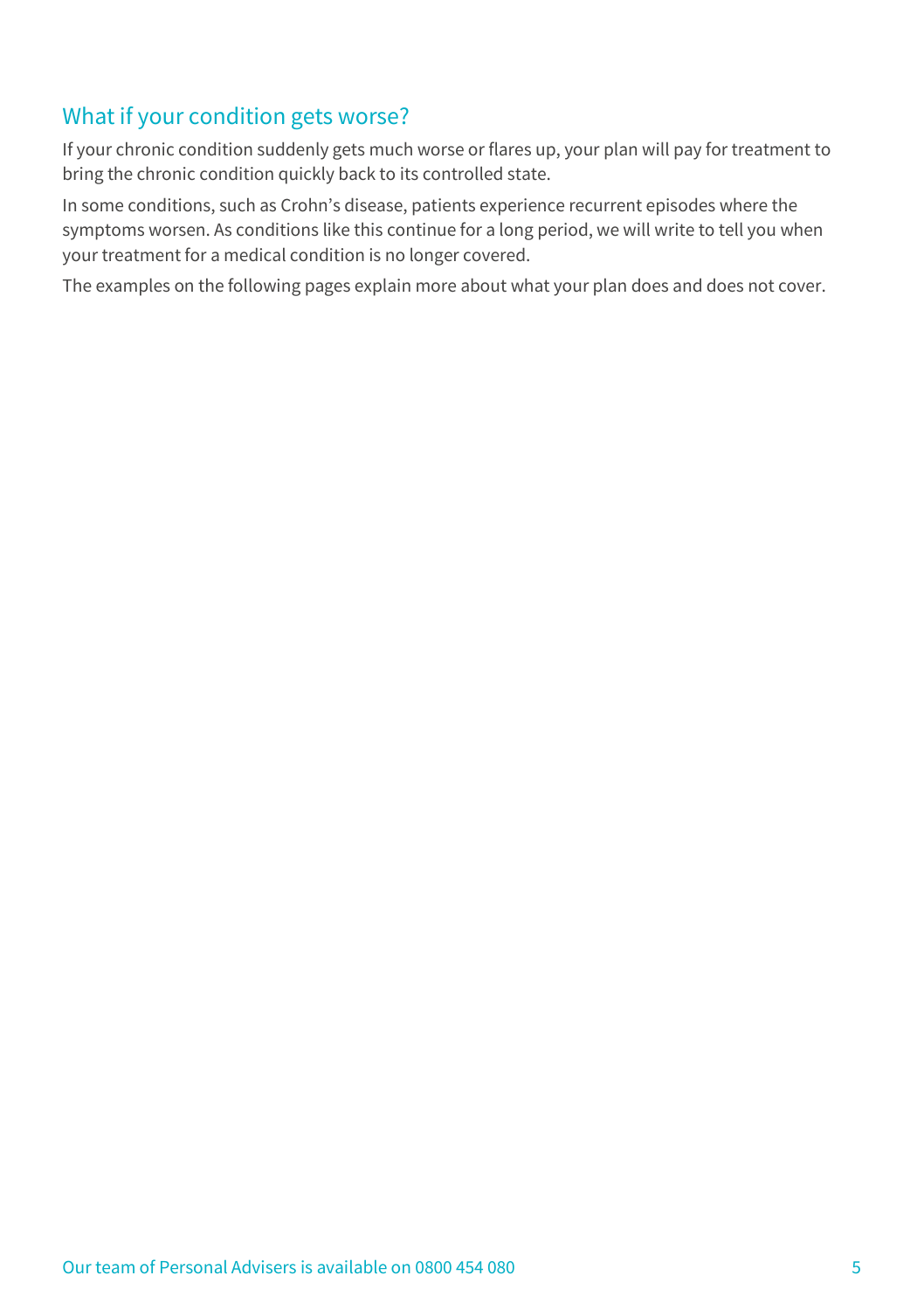# 3 Examples of chronic conditions

These examples will help to give you an idea of how cover for chronic conditions works. These examples are not real cases. In all of these cases, it is possible that we would need to write to the person involved or their doctor for further information.

There may be some treatments mentioned in the examples that are only available if you have chosen particular options on your plan.

Please read your plan documents and handbook carefully for details of the cover you have.

# Alan's angina and heart disease

# **Situation**

Alan has been with AXA Health for many years. He develops chest pain, and is referred by his GP to a specialist. He has a number of investigations and is diagnosed as suffering from a heart condition called angina. Alan is placed on medication to control his symptoms.

# Will Alan be covered?

We would pay for the first consultation and tests to diagnose the condition and further consultations with the specialist to allow the medication to bring the condition under control.

We would not cover further regular review consultations to monitor the condition. However, we would cover one further consultation so that Alan had the chance to discuss alternative arrangements.

We would also offer Alan access to our specialist nurses for heart patients. They would be able to give information on treatment options, and support him and his family through the treatment.

# **Situation**

Two years later, Alan's chest pain recurs more severely and his specialist recommends that he has a heart by-pass operation.

# Will Alan be covered?

We would cover the heart by-pass operation as the operation would stabilise Alan's condition and relieve many of his acute symptoms.

Although Alan's plan would not normally cover regular check-ups, in this particular circumstance we would cover any post-operative check-ups, scans and examinations that his specialist recommends to make sure that his condition remained stable.

This benefit would only be available if Alan's plan included out-patient cover and while he still had a plan with us.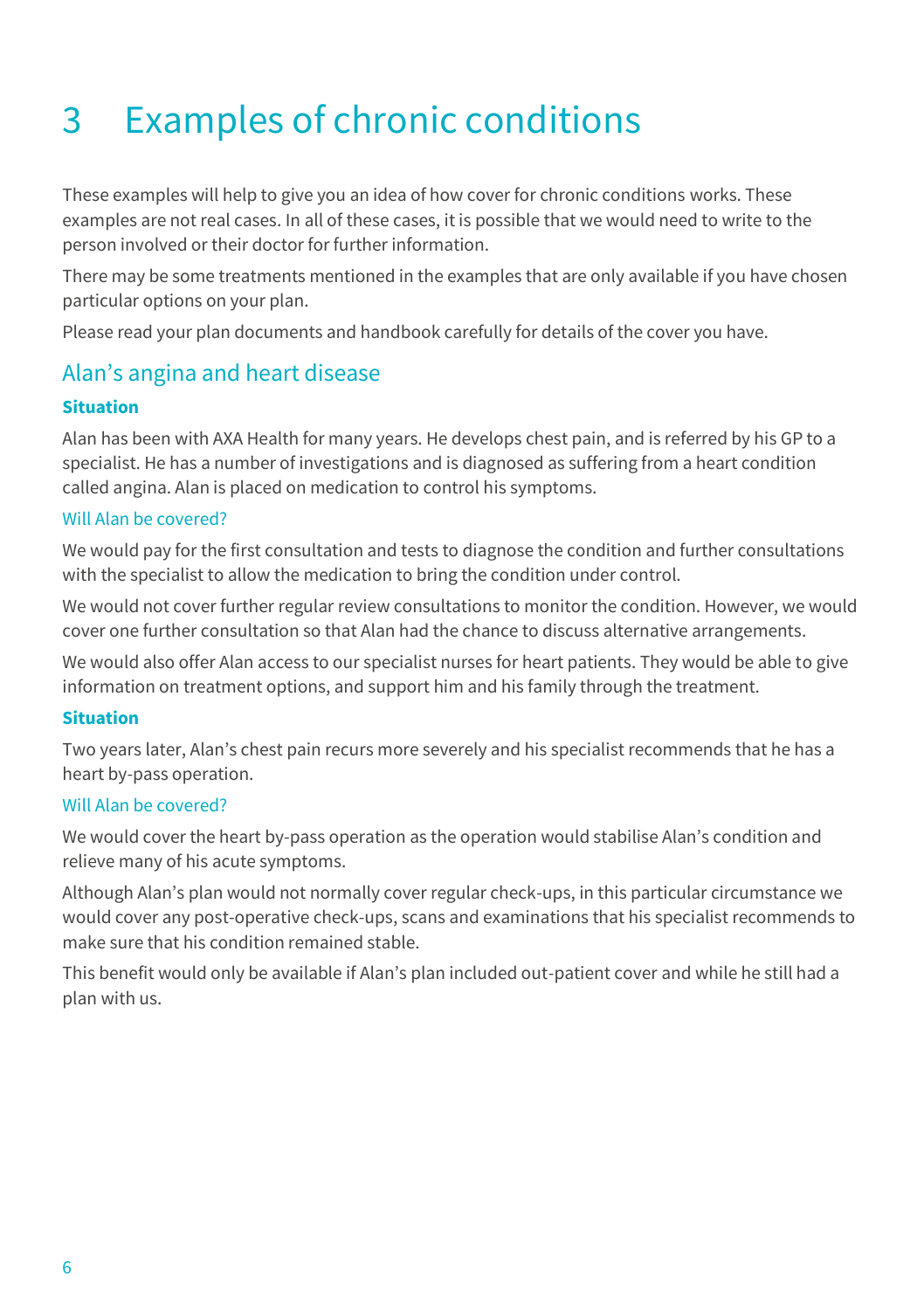# Eve's asthma

# **Situation**

Eve has been with AXA Health for five years when she develops breathing difficulties.

Her GP refers her to a specialist, who arranges for a number of tests. These reveal that Eve has asthma. Her specialist puts her on medication and recommends a follow-up consultation in three months to see if her condition has improved.

At that consultation, Eve says that her breathing has been much better, so the specialist suggests she has check-ups every four months.

# Will Eve be covered?

We would cover Eve's first tests and consultation to diagnose her condition, and the following consultation to see if there had been an improvement.

We would not cover Eve's regular check-ups.

#### **Situation**

Eighteen months later, Eve has a bad asthma attack.

#### Will Eve be covered?

If Eve needed to be admitted to hospital for treatment to stabilise her condition, we would cover the cost of this. We would also pay for one further consultation after she left hospital.

If you're unsure about anything to do with your cover, please call us and we'll be happy to explain.

# Deidre's diabetes

#### **Situation**

Deidre has been with AXA Health for two years when she develops symptoms that indicate she may have diabetes.

Her GP refers her to a specialist, who organises a series of investigations to confirm the diagnosis and she then starts on oral medication to control the diabetes.

After several months of regular consultations and some adjustments to her medication regime, the specialist confirms the condition is now well controlled and explains he would like to see her every four months to review the condition.

#### Will Deidre be covered?

We would not continue to cover the review consultations, but we would cover one more consultation so that Deidre could discuss alternative arrangements for follow-up treatment.

#### **Situation**

One year later, Deidre's diabetes becomes unstable and her GP arranges for her to go into hospital for treatment.

# Will Deidre be covered?

We would cover the cost of this hospital stay and, for a short period, any treatment Deidre needed after leaving hospital.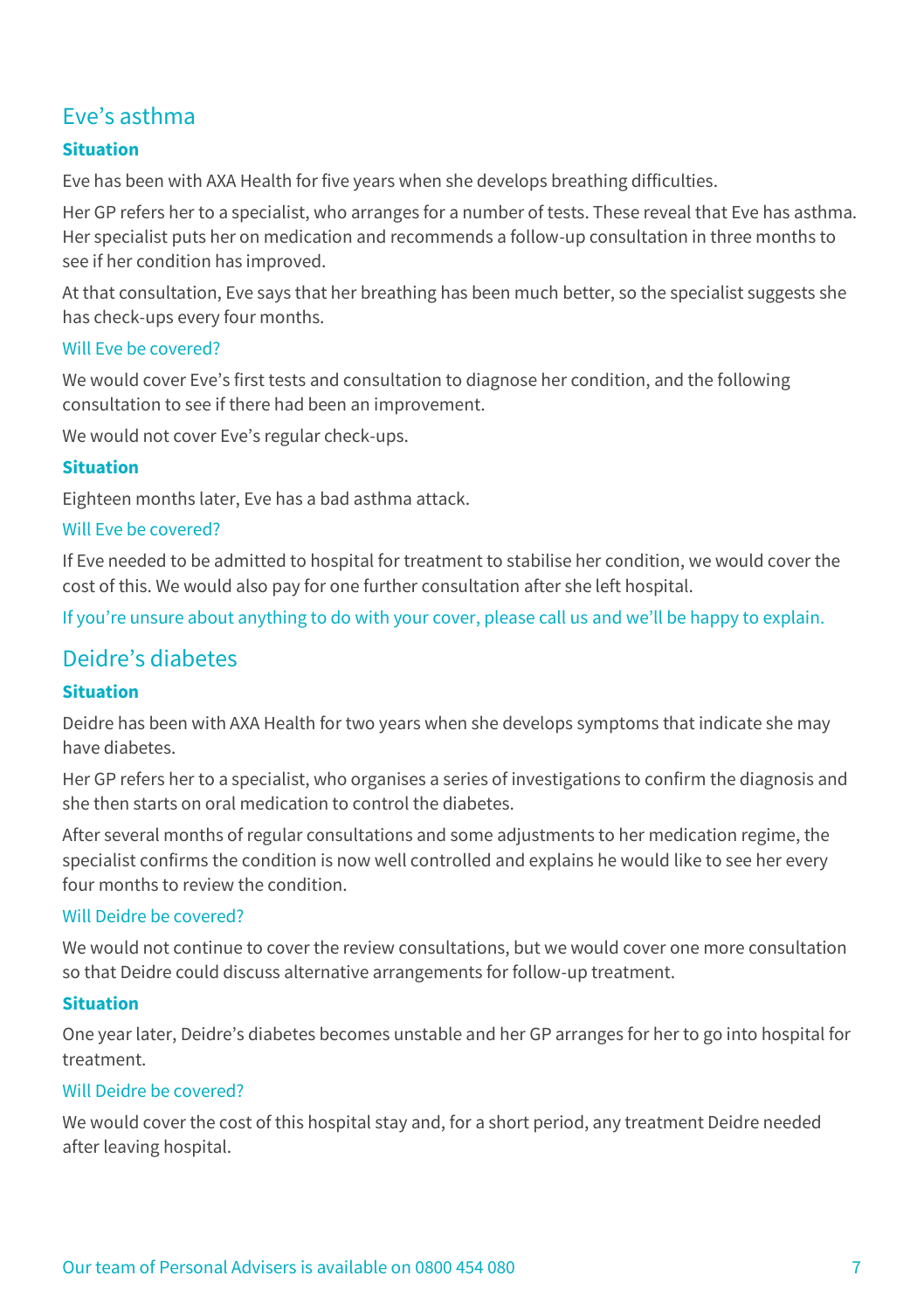# Bob's hip pain

# **Situation**

Bob has been with AXA Health for three years when he develops hip pain.

His GP refers him to an osteopath, who treats him every other day for two weeks and then recommends that he returns once a month for additional treatment to prevent a recurrence of his original symptoms.

#### Will Bob be covered?

We would not cover the additional monthly visits. If Bob had further problems, or if his condition worsened to the point where he needed a hip replacement, we would cover this if his GP referred him to a suitable specialist.

If you're unsure about anything to do with your cover, please call us and we'll be happy to explain.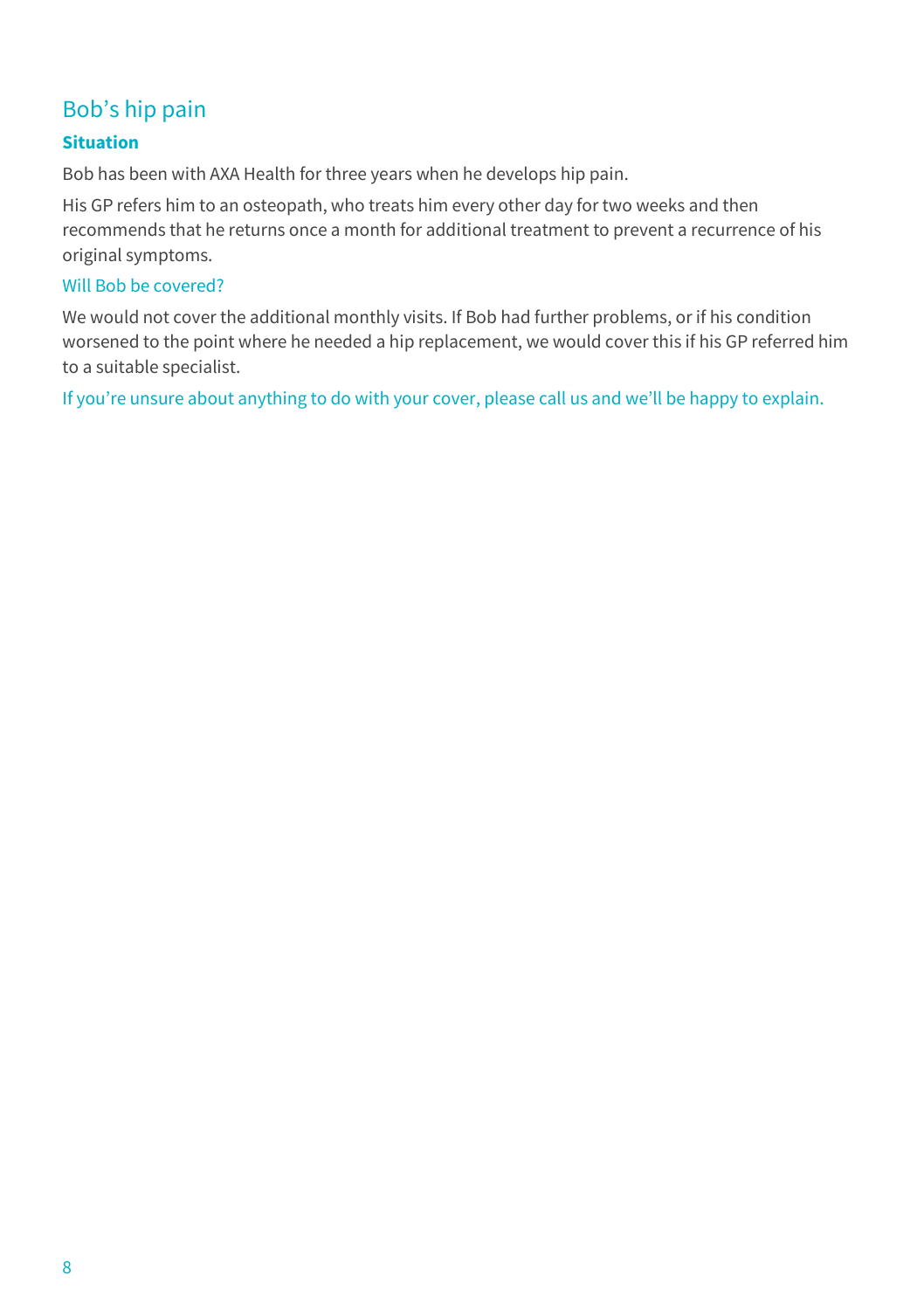# 4 Cancer

We treat cancer differently to other long-term medical conditions. The examples on the following pages show how we would deal with different kinds of claim for cancer treatment.

# **Please be aware that some of our plans have an option of reduced or no cancer cover where these examples will not apply.**

# Cancer example 1 – Beverley

# **Situation**

Beverley has been with AXA Health for five years when she is diagnosed with breast cancer.

Following discussion with her specialist she decides:

- To have the tumour removed by surgery. As well as removing the tumour, Beverley's treatment will include a reconstruction operation.
- To undergo a course of radiotherapy and chemotherapy.
- To take hormone therapy tablets for several years after the chemotherapy has finished.

Will her plan cover this treatment plan, and are there any limits to the cover?

We would pay for the breast removal and first reconstruction to restore appearance. We would also cover the course of radiotherapy and licensed chemotherapy aimed at bringing about a remission of the cancer or curing it.

The hormone therapy tablets (such as Tamoxifen) are out-patient drugs, which we do not cover.

# **Situation**

During the course of chemotherapy, Beverley suffers from anaemia. Her resistance to infection is also greatly reduced. Her specialist:

- admits her to hospital for a blood transfusion to treat her anaemia
- prescribes injections to boost her immune system.

# Will her plan cover this treatment plan, and are there any limits to the cover?

We would pay for Beverley to go into hospital, including the cost of the blood transfusion and the injections to boost her immune system.

# **Situation**

Despite the injections, Beverley develops an infection and is admitted to hospital for a course of antibiotics.

# Will her plan cover this treatment plan, and are there any limits to the cover?

We would pay for Beverley to go into hospital and receive the antibiotics. Depending on which cover options Beverley had chosen, we might also pay for her to have antibiotics through a drip at home (so long as we agreed the treatment before it started).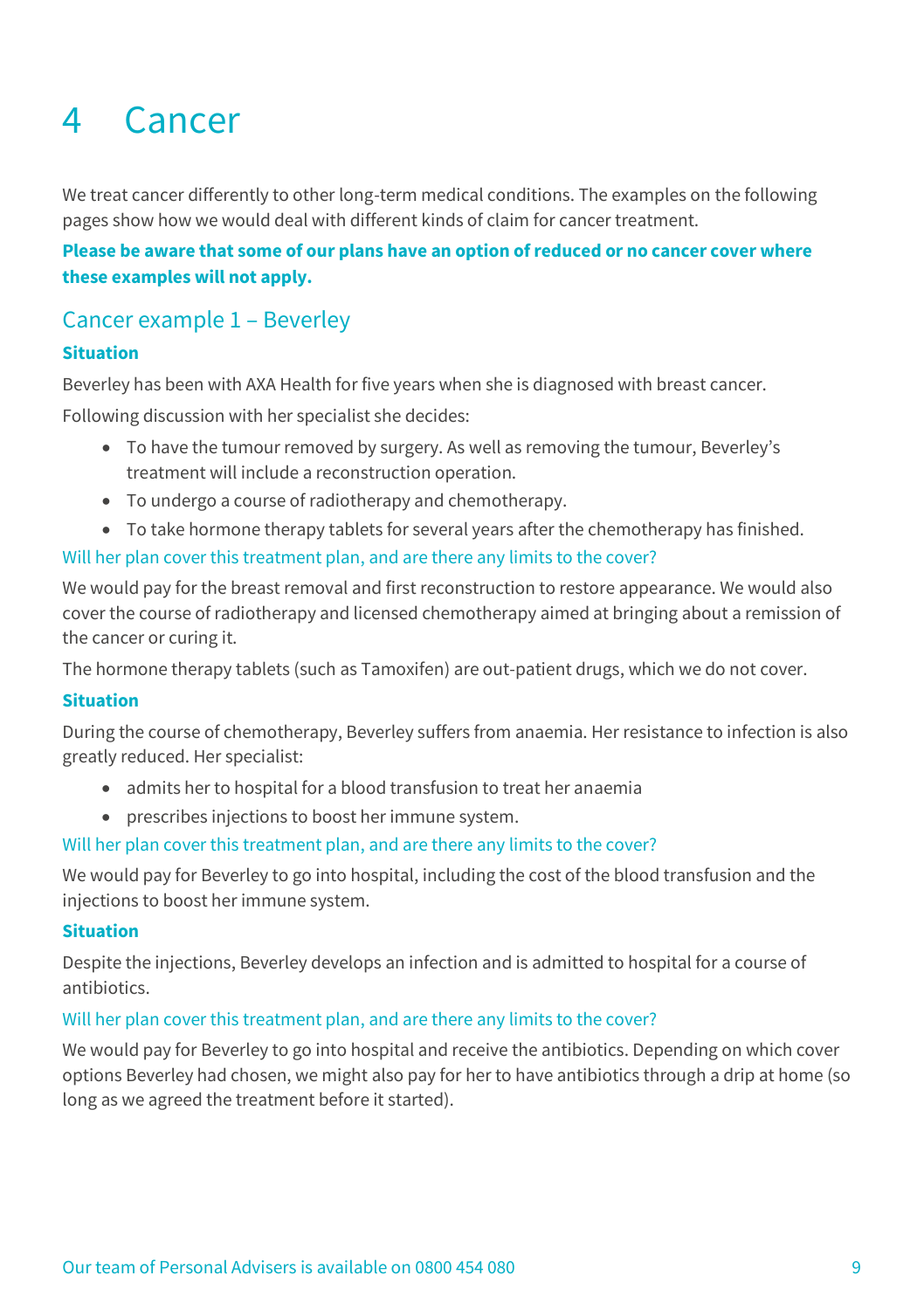# **Situation**

Five years after Beverley's treatment finishes, the cancer returns. Unfortunately, it has spread to other parts of her body. Her specialist has recommended a treatment plan:

- A course of six cycles of chemotherapy aimed at destroying the cancer cells to be given over the next six months.
- Monthly infusions of a drug to help protect the bones against pain and fracture. This infusion is to be given for as long as it is working (hopefully years).
- Weekly infusions of a drug to suppress the growth of the cancer. These infusions are to be given for as long as they are working (hopefully years).

# Will her plan cover this treatment plan, and are there any limits to the cover?

Beverley's cover would be different according to whether she had chosen to include extended cancer cover as part of her plan.

If she did not have extended cancer cover

We would pay for:

- the course of licensed chemotherapy
- up to three months of the drug to help protect her bones (while she was also receiving chemotherapy)
- the licensed drug to slow the growth of the cancer.

We would not normally cover chemotherapy treatment given for a long period of time, but we make an exception for cancer. We would pay for chemotherapy drugs (such as Herceptin) for as long as they were licensed or for as long as her plan documents said – whichever was shorter.

# If she did have extended cancer cover

We would pay for:

- the course of licensed chemotherapy
- the drug to help protect her bones (while she was also receiving chemotherapy)
- the licensed drug to slow the growth of the cancer.

We would not normally cover chemotherapy treatment given for a long period of time, but we make an exception for cancer. We will pay for chemotherapy drugs (such as Herceptin) for as long as they are licensed.

# Cancer example 2 – David

# **Situation**

David has been with AXA Health for five years when he is diagnosed with cancer.

Following discussion with his specialist, he decides to undergo a course of high dose chemotherapy, followed by a stem cell (sometimes called a bone marrow) transplant.

# Will his plan cover this treatment plan, and are there any limits to the cover?

We would pay for David's high dose chemotherapy and the bone marrow transplant.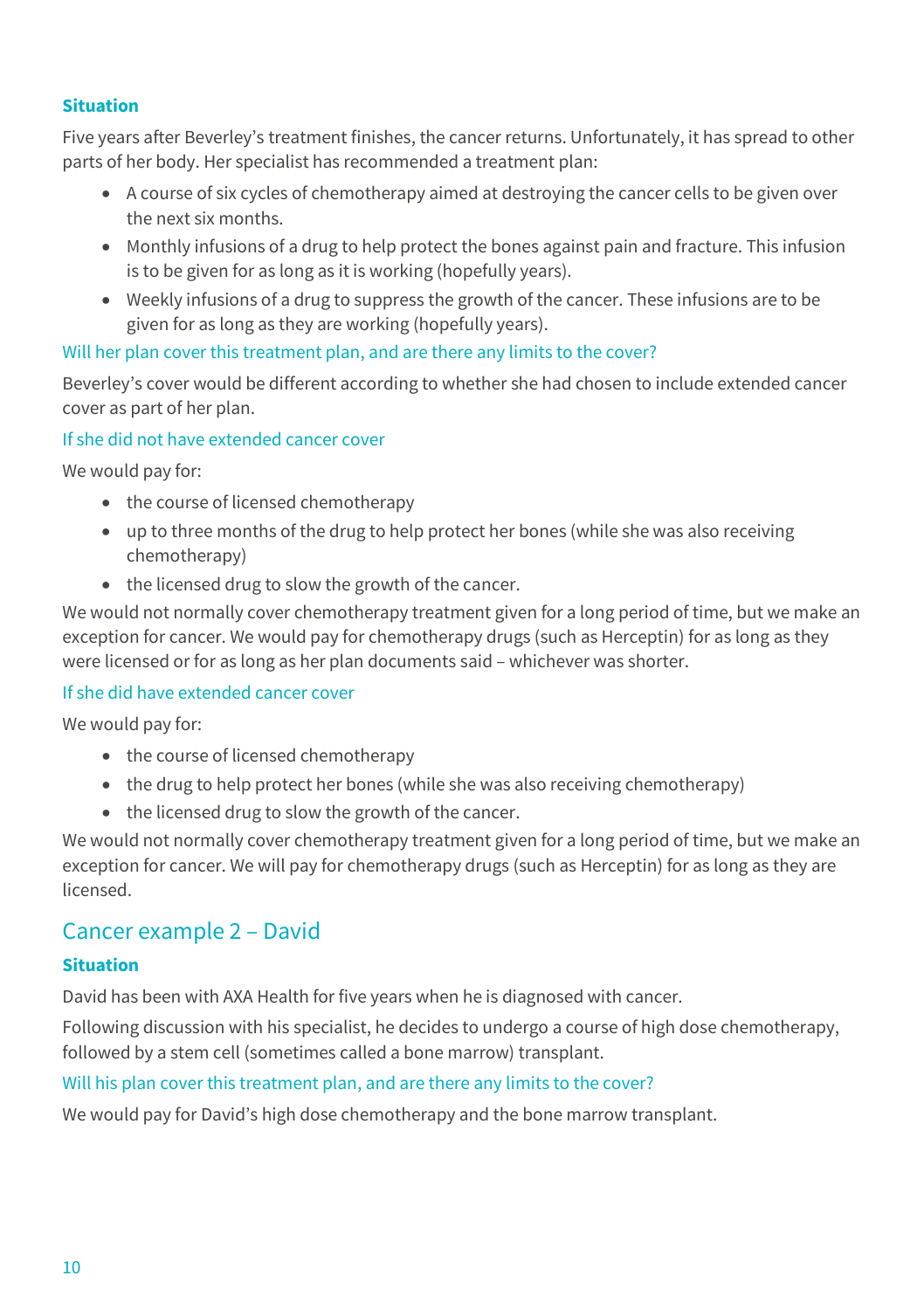#### **Situation**

When his treatment is finished, David's specialist tells him that his cancer is in remission. He would like him to have regular check-ups for the next five years to see whether the cancer has returned.

Will his plan cover this treatment plan, and are there any limits to the cover?

David's cover would be different according to the options he had chosen to include on his plan.

If he had not chosen an out-patient option and did not have extended cancer cover

We would not cover the routine check-ups with the specialist.

If he had chosen an out-patient option, but did not have extended cancer cover

We would cover David's routine check-ups for up to ten years from his last surgery, chemotherapy or radiotherapy, so long he continued on a plan with us that included out-patient cover.

If he had extended cancer cover (whether or not he had an out-patient option)

We would cover David's routine check-ups as long as his specialist thinks they are needed, so long as he remained a member with us on a plan that included the enhanced cancer cover.

If you're unsure about anything to do with your cover, please call us and we'll be happy to explain.

# Cancer example 3 – Jenny

# **Situation**

Jenny has been diagnosed with cancer. Her plan has a limit and she decides to commence private treatment.

#### What help will be available if the plan limit is reached and she needs to transfer into the NHS?

When Jenny started her treatment, we would put her in contact with one of our specialist nurses for cancer.

The nurse would talk to Jenny and her specialist to make sure they were aware of the limit on her plan before treatment started. Halfway through Jenny's treatment, the nurse would check Jenny's case and talk to the specialist about her progress. (The nurse would check that Jenny is happy with this beforehand.) If it looked like Jenny's treatment would continue past her plan allowance, the nurse would work with Jenny and her specialist to make sure she could continue her treatment with the NHS, making sure the transfer goes as smoothly as possible.

# Cancer example 4 – Eric

#### **Situation**

Eric would like to go into a hospice for care aimed solely at rel**i**eving his symptoms.

#### Will his plan cover this, and are there any limits to the cover?

As free hospice care is provided by the NHS and many charities, we would not cover this. However, if Eric wanted to go into a hospice for end of life care, we would pay the hospice a donation for each night that he received care.

If you're unsure about anything to do with your cover, please call us and we'll be happy to explain.